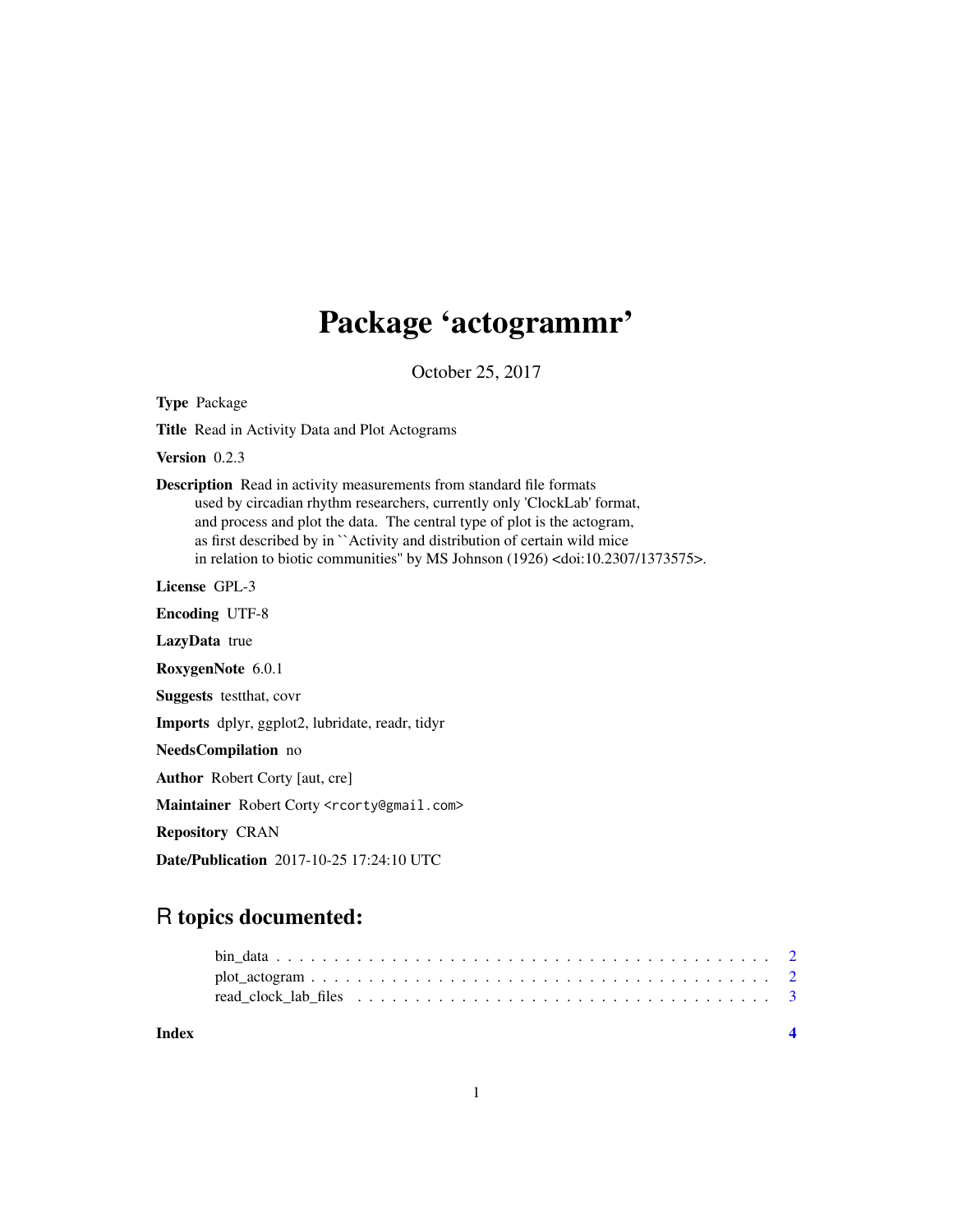<span id="page-1-0"></span>bin\_data *bin\_data*

#### Description

function to bin data time-wise

#### Usage

bin\_data(data, minutes\_per\_bin)

#### Arguments

data the activity data to bin minutes\_per\_bin number of minutes per bin

#### Value

the data, after binning

#### Examples

```
f <- file.path(system.file(package = 'actogrammr'), 'testdata')
d <- read_clock_lab_files(file_names = list.files(path = f, full.names = TRUE))
b \le bin_data(data = d, minutes_per_bin = 6)
```
plot\_actogram *plot\_actogram*

#### Description

plots an actogram

#### Usage

```
plot_actogram(data, start_date = min(data$date), end_date = max(data$date))
```
#### Arguments

| data       | the activity data to plot |
|------------|---------------------------|
| start date | the start time            |
| end date   | the end time              |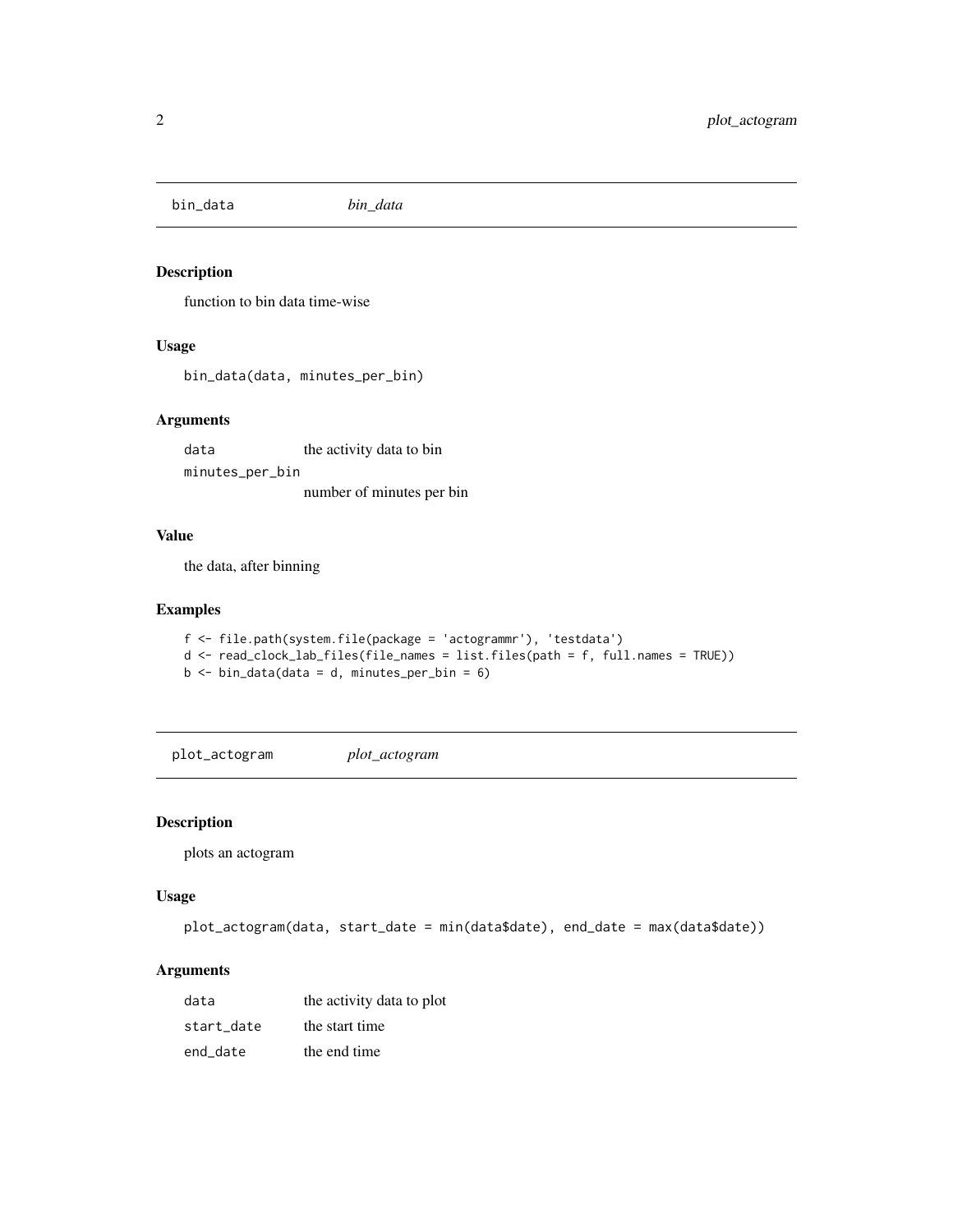<span id="page-2-0"></span>read\_clock\_lab\_files 3

#### Value

the plot

#### Examples

```
f <- file.path(system.file(package = 'actogrammr'), 'testdata')
d <- read_clock_lab_files(file_names = list.files(path = f, full.names = TRUE))
b \le bin_data(data = d, minutes_per_bin = 6)
## Not run:
plot_actogram(data = b, start_date = '2010-01-01')
```
## End(Not run)

read\_clock\_lab\_files *read\_clock\_lab\_files*

#### Description

reads binary files in clocklab format

#### Usage

read\_clock\_lab\_files(file\_names)

#### Arguments

file\_names the names of the files to read. Should be the result of a call to list.files(..., full.names = TRUE)

#### Value

a big data.frame

#### Examples

```
f <- file.path(system.file(package = 'actogrammr'), 'testdata')
d <- read_clock_lab_files(file_names = list.files(path = f, full.names = TRUE))
```